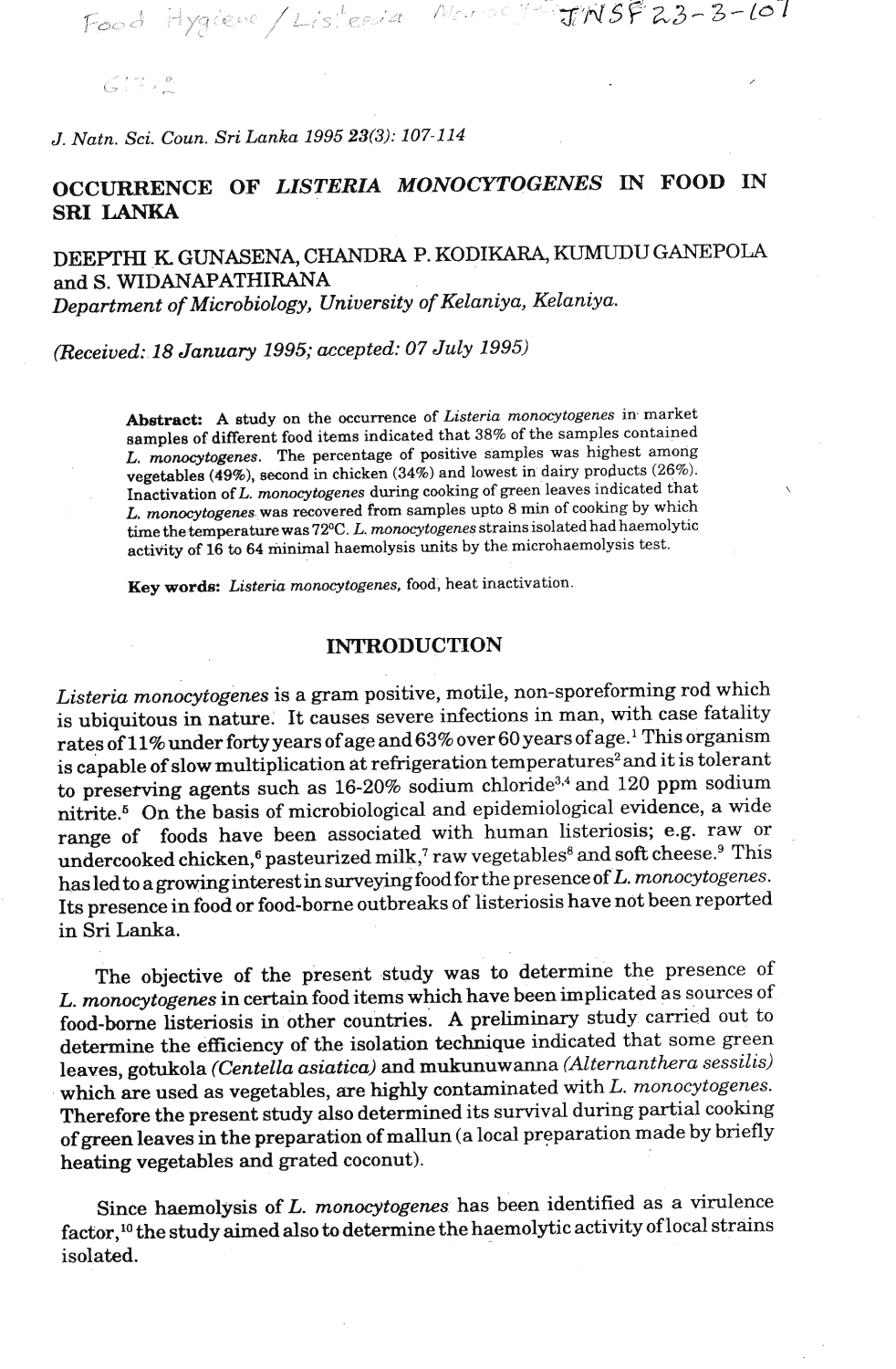### **METHODS AND MATERIALS**

*Sampling: A* total of 139 samples of food which included fresh and frozen chicken, vegetables and dairy products were obtained from retail shops in Colombo, Dalugama, Gampaha and Kiribathgoda. The retail outlets from which the samples were obtained included supermarkets, farm shops, groceries, milk booths and public markets.

*Is~lation of L. monocytogenes:* A 25 g sample of food was homogenized and incubated in Listeria enrichment broth.<sup>11</sup> After 24 h of incubation, broth was plated on to Listeria selective agar.12 Typical colonies were subcultured on nutrient agar and identified using the criteria of McLauchlin **(1987).13** The morphological characters used in identification were gram positive, non-sporing, non-capsulated, non-pigmented and non-acidfast features of the isolates. The biochemical tests used in identification were catalase, oxidase, methyl red and Voges-Proskauer tests, haemolysis on sheep blood agar, CAMP test with *Staphylococcus aureus* and *Rhodococcus equi,* fermentation of carbohydrates (adonitol, arabinose, glycogen, mannitol, xylose, L-rharnnose, D-glucose, trehalose and salicin), indole production, nitrate reduction and gelatin, aesculin and casein hydrolysis. L. *monocytogenes* ATCC 19111 obtained from the Czechoslovakian Culture Collection (National Institute of Public Health, Czechoslovakia) served as a reference strain.

*Quantitation of haemolytic activity (Microhaemolysis test):* The microplate techniquef4 was performed on **all** isolates to quantitate the haemolytic activity due to listeriolysin. Minimal Haemolysis units/MHU (the reciprocal of the highest dilution at which haemolysis was obtained) of each isolate was determined.

*Study on inactivation of* L. *monocytogenes during cooking ofgreen leaves:* With the object ofreproducing conditions of mallun preparation the time and temperature required for preparation of mallun was noted by heating fresh green leaves with coconut until they were partially cooked. Two samples of 250g chopped mukunuwanna *(Alternanthera sessilis)* which had been autoclaved were inoculated with a culture of L. *monocytogenes*  $(10^6 \text{ organisms/g})$  and heated for 10 min to 82<sup>o</sup>C. Duplicate samples were removed for analysis of L. *monocytogenes* and temperature was recorded at 2 min intervals during the heating period of 10 min. The temperatures at 2 min intervals were 40, 53, 60, 72 and 82 $^{\circ}$ C.

#### **RESULTS**

### **Isolation and characterization of L.** *monocytogenes*

The initial identification of L. *monocytogenes* from food was based on the characteristic appearance of colonies on Listeria selective agar. The results of inorphological and biochemical tests on food isolates were comparable with the reference strain L. *monocytogenes* (ATCC 19111).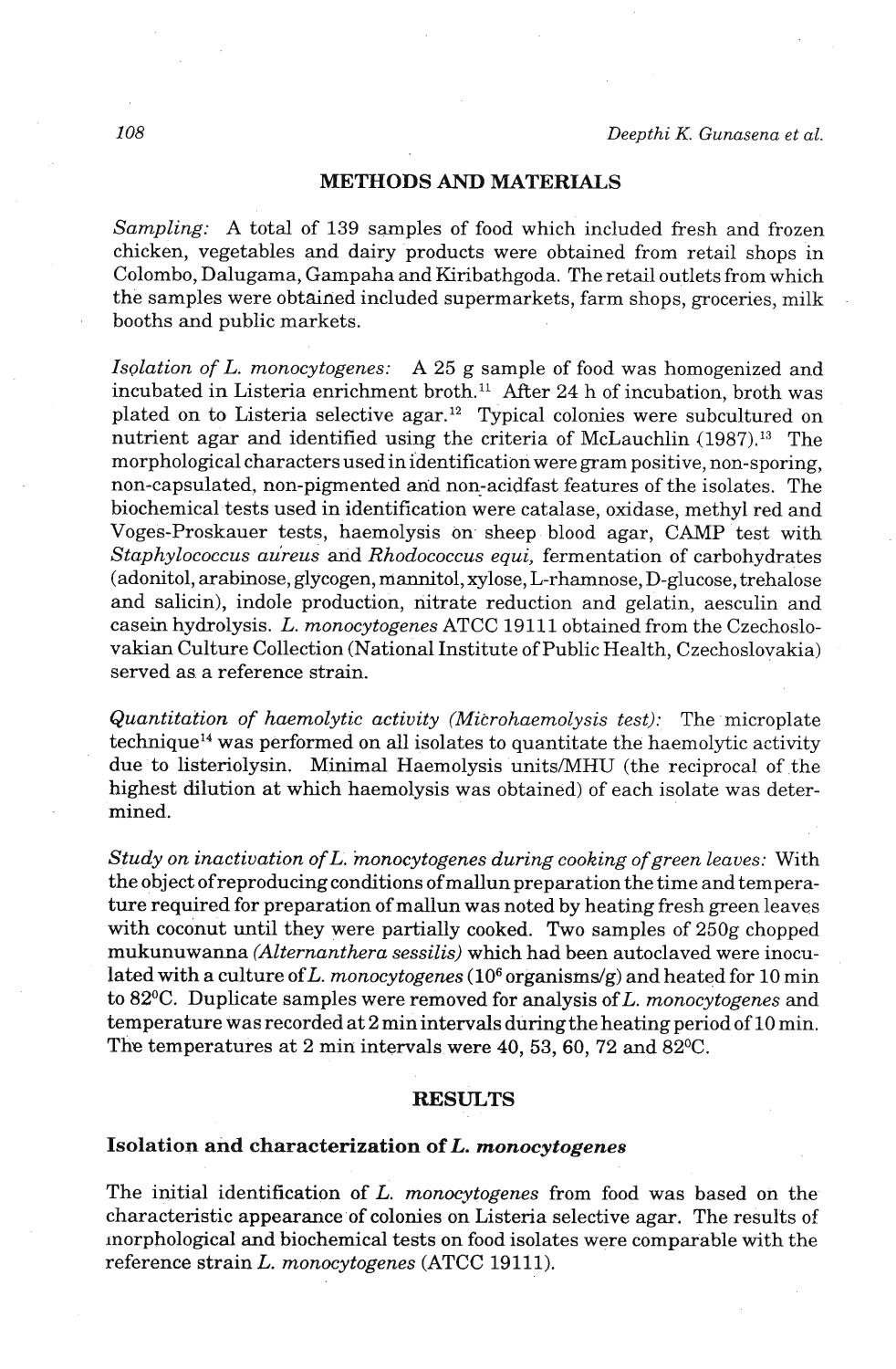### **The occurrence of** *L. moncscytogenes* **in food samples**

*L. monocytogenes* was recovered from 52 samples out of 139 samples (38%) of food items tested (Table 1). The highest percentage of positives were observed ip vegetables **(49%),** second in chicken (34%) and lowest in dairy products (26%).

| Type of Food        | Number of<br>samples<br>examined | Number & Percentage<br>of samples positive<br>for L. monocytogenes |
|---------------------|----------------------------------|--------------------------------------------------------------------|
| Raw chicken         | 38                               | 13(34%)                                                            |
| (Fresh & Frozen)    |                                  |                                                                    |
| Vegetables          |                                  |                                                                    |
| Green leaves        | 17                               | 11(65%)                                                            |
| Cabbage             | 18                               | 6(33%)                                                             |
| Lettuce             | 20                               | $10(50\%)$                                                         |
| Milk products       |                                  |                                                                    |
| Processed cheese    |                                  |                                                                    |
| (local)             | 2                                | 0                                                                  |
| (imported)          | $\mathbf{2}$                     | 0                                                                  |
| Cottage cheese      |                                  |                                                                    |
| (local)             | 1                                | $\theta$                                                           |
| Pasteurized milk    | 16                               | 5(31%)                                                             |
| Raw milk            | 12                               | 3(25%)                                                             |
| Ice cream (local)   | 12                               | 4 (33%)                                                            |
| Fresh cream (local) | 1                                | $\theta$                                                           |
| Total               | 139                              | 52 (38%)                                                           |

| Table 1: Occurrence of L. monocytogenes in food. |  |
|--------------------------------------------------|--|

## **Quantitation of haemolytic activity (Microhaemolysis test)**

The minimal haemolysis units of isolates ranged from 16 to 64 with a mean of 38.85. The L. *monocytogenes* control strain (ATCC 19111) gave a MHU of 16.

# **Inactivation of L.** *monocytogenes* **during cooking of green leaves**

The actual temperature reached during cooking of green leaves into a mallun was about 6g°C and the time of heating was 6 min. When the conditions of mallun preparation was reproduced with test samples of green leaves, L. *monocytogenes* was recovered from samples upto 8 min of cooking by which time the temperature was  $72^{\circ}$ C.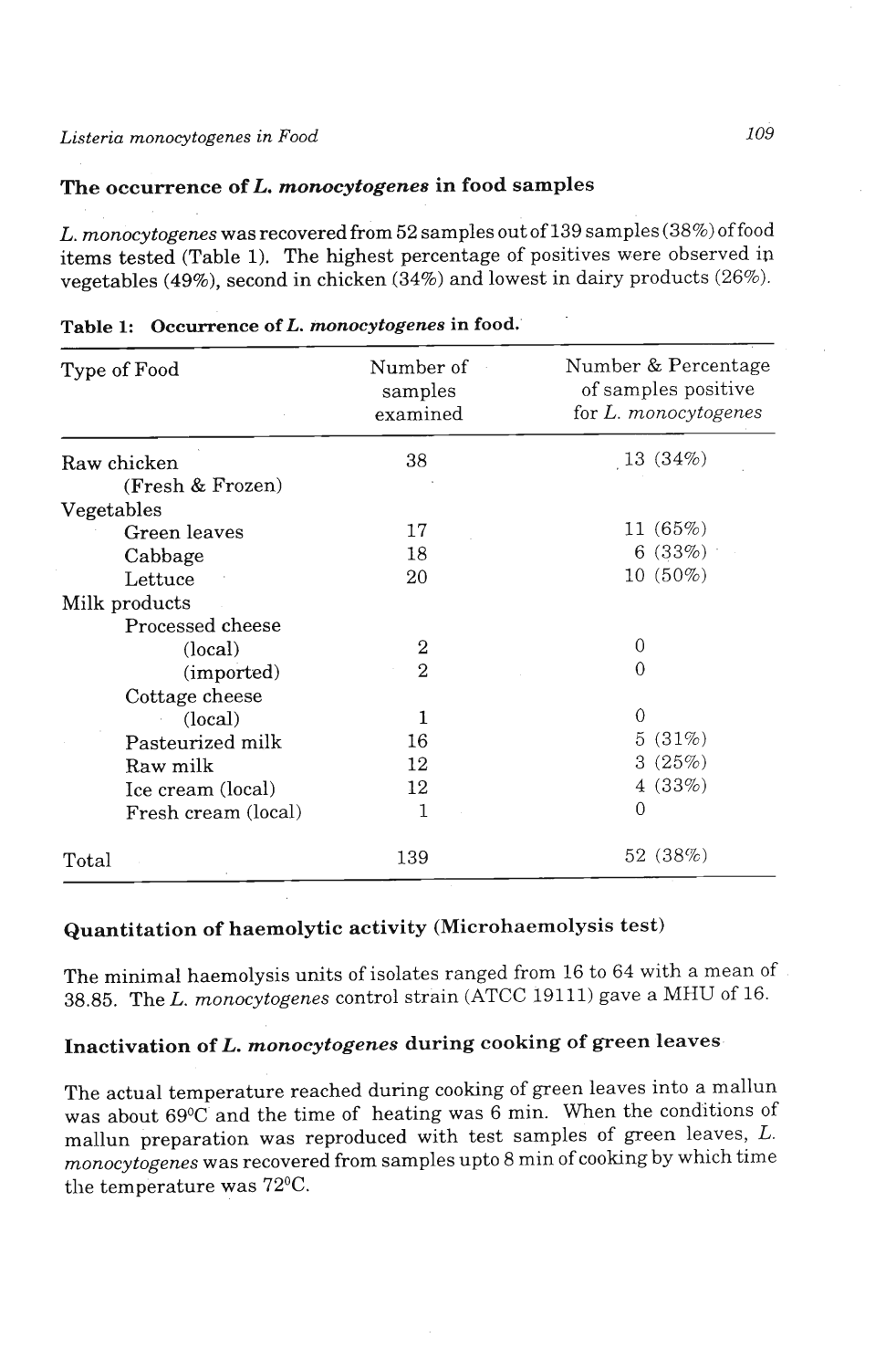### **DISCUSSION**

This study is the first report of the isolation of  $L$ . monocytogenes from food in Sri Lanka. The haemolytic activity of  $L$ . monocytogenes is used in routine typing of L. monocytogenes. The haemolytic activity of L. monocytogenes local isolates (16-64 MHU) were within the range of reported minimum haemolytic activity (12- 192 MHU) of L. monocytogenes.<sup>14</sup> The other species of Listeria which showed haemolytic activity were L. seeligeri and L. ivanovii with MHU of 3-6 and 384 respectively. **l4** 

The occurrence of L. monocytogenes in raw chicken has been widely studied. The reported contamination levels of raw chicken by L. monocytogenes in U.K.<sup>39</sup> U.S.A.,<sup>15</sup> Denmark<sup>16</sup> and Switzerland<sup>17</sup>are 60%, 23.3%, 47.1% and 12% respectively. The contamination of poultry products, is due to listeriosis in poultry, asymptomatic healthy carriers<sup>16</sup> and contamination of carcasses via work surface and equipment.<sup>18,19</sup> A survey in U.K. showed that  $12\%$  of cooked readyto-eat chicken too contained L. monocytogenes.<sup>20</sup> L. monocytogenes is not especially heat resistant and is killed at normal pasteurization temperature.<sup>21-23</sup> Therefore listeriosis due to cooked poultry<sup>24</sup> is linked either to inadequate cooking or recontamination after cooking. The results of the present study too indicates that 34.2% of raw chicken samples contained L. monocytogenes. However the Sri Lankan practice of thoroughly cooking chicken in the form of chicken curry probably reduces the risk of listeriosis through poultry meat. Nevertheless fast food outlets serving various other preparations of poultry meat may pose a threat. as poultry meat may be inadequately cooked.

Raw vegetables are considered as animportant vehicle oflisteriosis. Alarge outbreak of listeriosis in 1981 was due to the use of contaminated cabbage in the preparation of coleslaw in Halifax, Canada.25 Raw vegetables have caused outbreaks in Boston, U.S.A. $^8$  and in Australia.<sup>26</sup> A study on the occurrence of L. monocytogenes in raw retail vegetables in U.K. in 1987/1988 indicated that cabbage, cucumber, potatoes and raddish were contaminated. The percentage of positive samples varied from 1.1 to  $21.2$ .<sup>27</sup> In the present study of vegetables the isolation was highest fromgreenleaves **(gotukola-Centellaasiatica,** mukunuwanna-Alternanthera sessilis, kankun-Ipomoea aquatica, sarana-Trianthema decandra). L. monocytogenes can easily propagate in nature and can maintain a nonzoonotic life cycle in soil, water and vegetation.<sup>16,28</sup> It has also been shown that this organism does not lose virulence during long storage periods'in soil.29 Since green leaves are grown in low lying areas with plenty of water it is possible that these conditions facilitate contamination with L. monocytogenes.<sup>28</sup>

The practice of eating green leaves either raw or partially cooked as mallun is common in Sri Lanka. The present study indicated that  $L.$  monocytogenes was probably not inactivated during the preparation of a mallun. Cooking time and temperature should exceed 8 min and 72°C respectively in order to inactivate a heavy inoculum of L. monocytogenes. Lettuce and cabbage too were found to be contaminated and adequate precautions should be taken when preparing salads. It has been shown that when vegetables are held at  $4^{\circ}$ C for 4 d the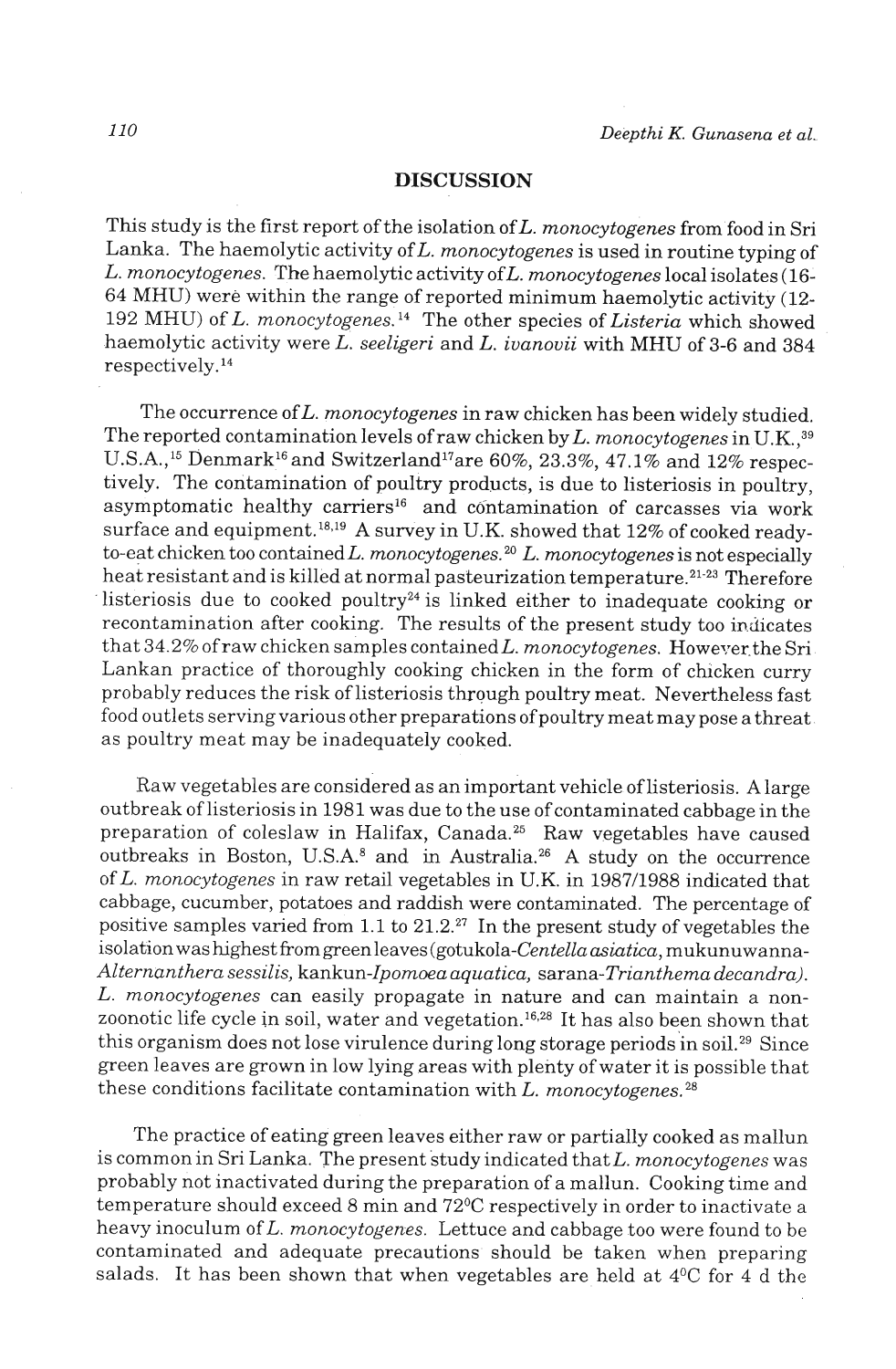#### *Listeria monocytogenes* **in** *Food 111*

population of *L. monocytogenes* can increase twofold.<sup>30</sup> None of the vegetables used in the present study were refrigerated, but use of refrigeration as in supermarkets and homes increases the risk due to multiplication during refrigerated storage.

Presence of *L. monocytogenes* in raw milk has been reported in Netherlands  $(4.4\%)$ ,<sup>31</sup> U.S.A.  $(4.5\%)$ ,<sup>11</sup> Canada(1.3%),<sup>23</sup> Scotland (2.6%)<sup>32</sup> and Spain (45.3%).<sup>33</sup> It is eliminated by normal high temperature short time pasteurization<sup>34-36</sup> and its presence in pasteurized milk is either due to inadequate heating or post pasteurization contamination. Contamination of pasteurized milk in U.K.  $(1.1\%)^{37}$  and Northern Ireland  $(1.05\%)^{38}$  by *L. monocytogenes* has been reported. Presence of this organism in local pasteurized milk is highly significant. A study of soft cheese in U.K. showed the occurrences of L. *monocytogenes* in soft cheese manufactured in different countries were  $14\%$  in France,  $4\%$  in U.K.,  $16\%$  in Italy and 10% in Cyprus.39 The only local soft cheese available was cottage cheese and it did not contain *L. monocytogenes* in the present study.

Many outbreaks have been traced to dairy products such as pasteurized milk in Boston, U.S.A.,7 soft cheese in California, U.S.A.40 Therefore contaminated processed milk products as found in the present study pose the greatest threat from L. *monocytogenes* because they are consumed without further treatment.

In conclusion it can be said that those engaged in the food industry should take adequate measures to eliminate the organism during processing, avoid post processing contamination and check sample products for contamination.

### **Acknowledgement**

The authors acknowledge the financial assistance given by University of Kelaniya and NARESA.

### **References**

- 1. Gilbert R.J., Hall S.M. & Taylor A.G. (1989). Listeriosis update. *Public Health Laboratory Service Microbiology Digest* **6:** 33-38.
- 2. Gray M.L. & Killinger A.H. (1966). *Listeria monocytogenes* and *Listeria*  infections, *Bacteriological Reviews* **30:** 309-382. , .
- **3.** Shahamat M., Seaman A. & Woobine M. (1980). 1nGouldD.W. & C0oryE.L. (Eds) *Survival in extremes of environment.* Academic Press. London 227- 237.
- **4.** Buchanan R.L., Stahl H.G. & Whiting R.C. (1989). Effects and interactions of temperature, pH, atmosphere, sodium chloride and sodium nitrite on the growth of *Listeria monocytogenes. Journal of Food Protection* **52:** 844-851.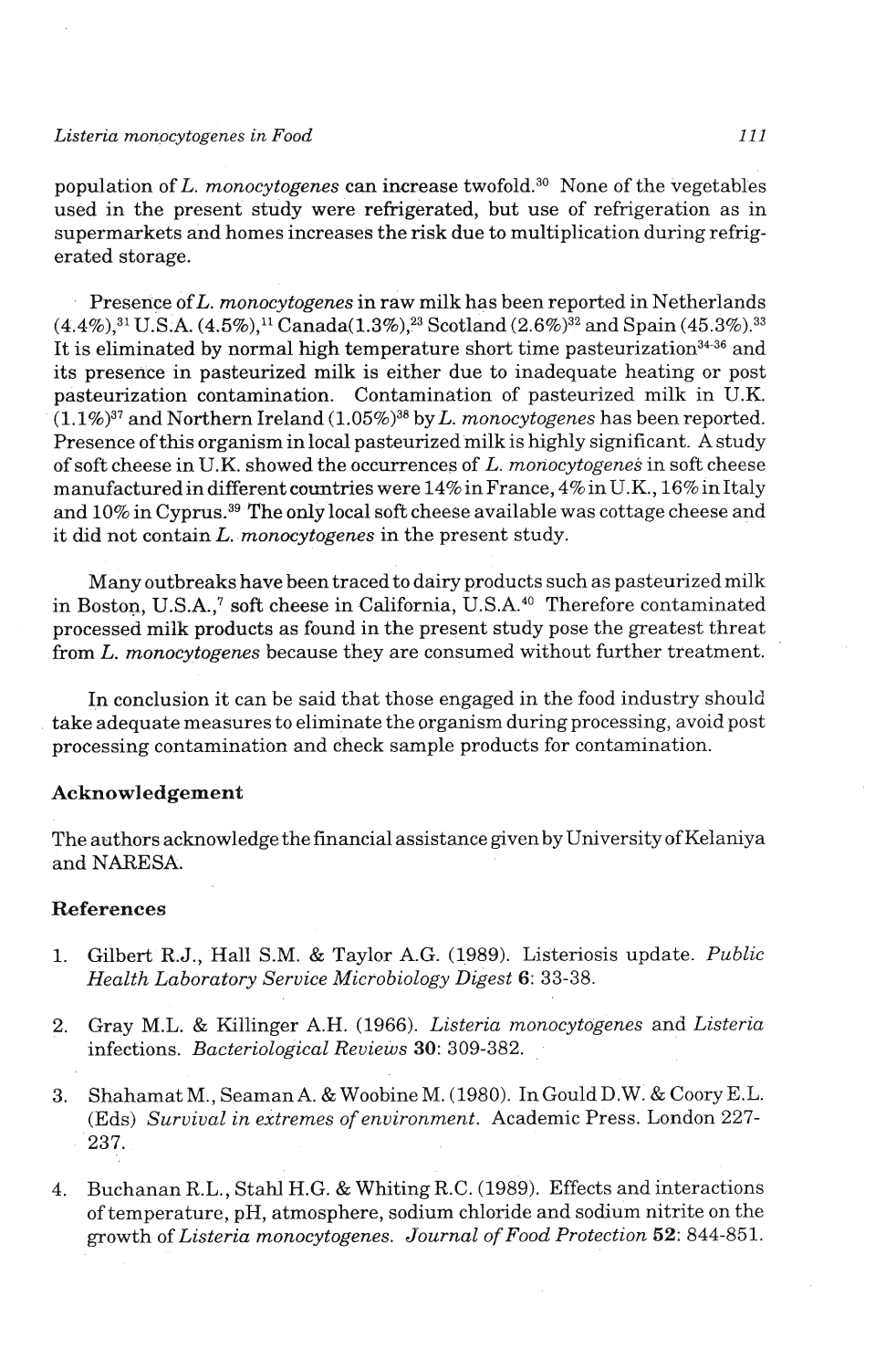- 5. Junttila J., Hirn J., Hill & Nurmi E. (1989). Effect of different levels of nitrite and nitrate on the survival of *Listeria manocytogenes* during the manufacture of fermented sausage. *Journal of Food Protection* **52:** 158-161.
- 6. Schwartz B., Ciesielski C.A., Broome C.V., Gaventa S., Brown G.R., Gellin B.G., Hightower A.W., Mascola L. & the Listeriosis Study Group (1988). Association of sporadic listeriosis with consumption of uncooked hot dogs and undercooked chicken. *Lancet* **ii:** 779-782.
- 7. Fleming D. W., Cochi S.L., Mcdonald K.L., Brondum J., Hages P.S., Plikaytis B.D., Holmes M.B., Audurer A., Broome C.V. & Reingold A.L. (1985). Pasteurized milk as a vehicle of infection in an outbreak of listeriosis. *New England Journal of Medicine 312:* 404-407.
- 8. Ho J.L., Shands K.N., Friendland G., Eckind P. & Fraser D.W. (1986). An outbreak of type 4b *Listeria monocytogenes* infectioninvolving patients from eight Boston hospitals. *Archives of International Medicine* 146:520-524.
- 9. Azadin B.S., Finnerty G.T.R. & Pearson A.D. (1989). Cheese borne listeria meningitis in immunocompetent patients. *Lancet* **i:** 322-323.
- 10. Gellin B.G. & Broome C.V. (1989). Listeriosis. *Journal ofAmerican Medical Association* 261: 1313-1320.
- 11. Lovett J., Francis D.W. & Hunt J.M. (1987). *Listeriu monocytogenes* in raw milk: detection, incidence and pathogenicity. *Journal ofFood Protection 50:*  188-192.
- 12. Curtis G.D.W., Mitchel R.G., King A.F. et al. (1989a). A selective differential medium for the isolation of *Listeria monocytogenes. Letters in Applied Microbiology 7:* 17-21.
- 13. McLauchlin J. (1987). *Listeria monocytogenes:* recent advances in the taxonomy and epidemiology of Listeriosis in humans. *Journal of Applied Bacteriology* **63**: 1-11.
- 14. Rodriguez L.D., Boland J.A.V., Garayzabal Fernandez J.F., Tranchant'P.E., Lucia E.G., Ferri E.F.R. & Fernandez G.S. (1986). Microplate technique to determine haemolytic activity for routine typing *ofListeria* species. *Journal of Clinical Microbiology 24:* 99-103.
- 15. Bailey J.S., Fletcher D.L. & Cox N.A. (1989). Recovery and serotype distribution of *Listeria monocytogenes* from broiler chickens in the southeastern United States. *Journal of Food Protection 52:* 148-150.
- 16. Skovgaard N. & Morgen C.A. (1988). Detection of Listeria species in faeces from animals, in feeds, and in raw foods of animal origin. *International Journal of Food Microbiology* 6: 229-242.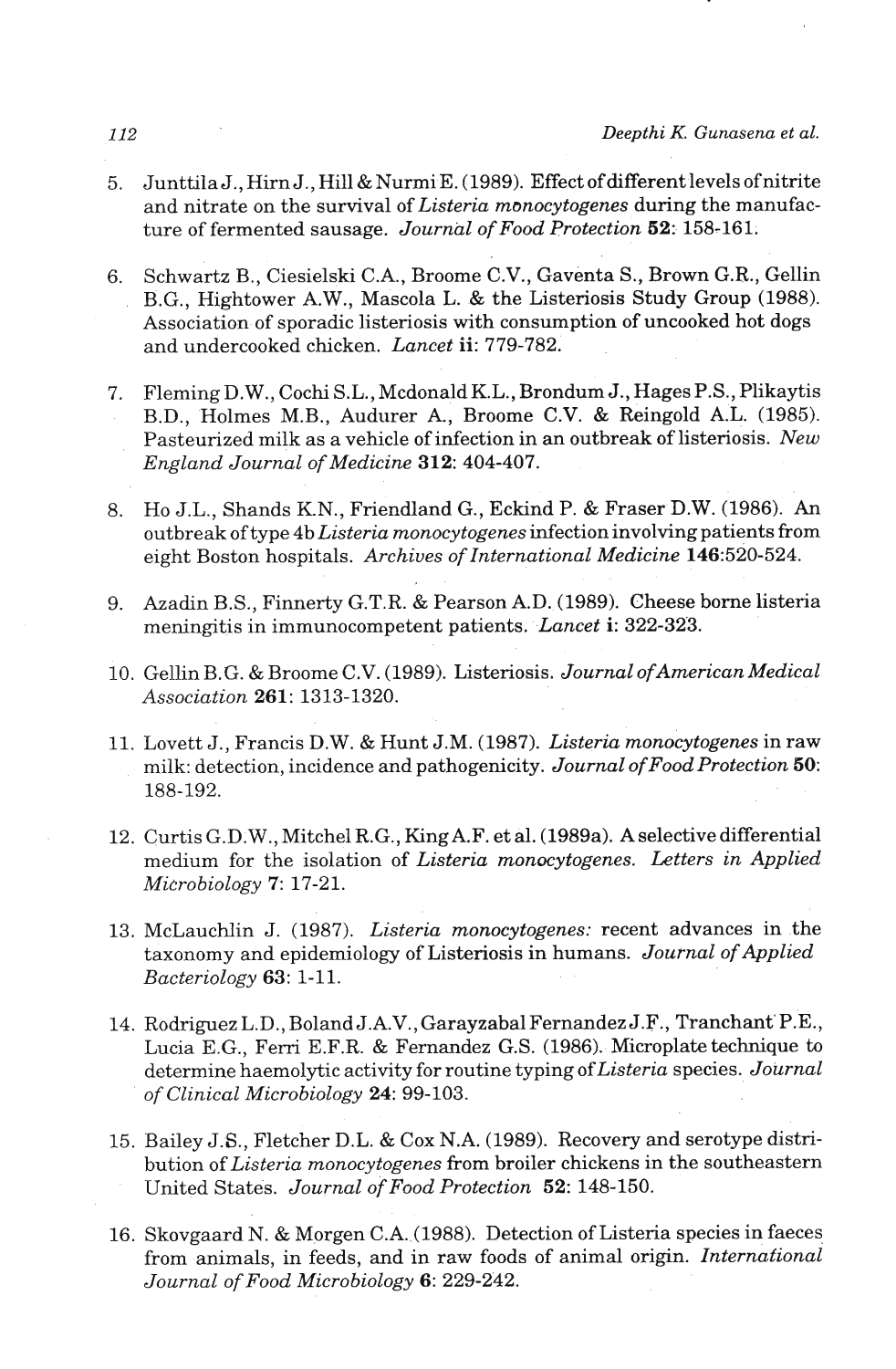- 17. Breer C. (1988). Occurrence of *Listeria* species in different foods. WHO report of the Working Group on Foodborne listeriosis. Geneva, Switzerland, Feb. 15-19.
- 18. Genigeorgis C.A., 'putulescu D. & Garayzabal J.F. (1989). Prevalence of Listeria species in poultry meat at the supermarket and slaughter house level. *Journal of Food Protection 52:* 618-624,
- 19. Hudson W.R. & Mead G.C. (1989). *Listeria* contamination at a poultry processing plant. *Applied Microbiology* 9: 211-214.
- 20. Gilbert R.J., Miller K.L. & Roberts D. (1989). *Listeria monocytogenes* and chilled foods. *Lancet* **i:** 383-384.
- 21. Stroupe W.H., Prosser J.T., Tierney J.T., Bryner J.H. & Dickerson R.W. (1988). Effect of High Temperature Short Time Pasteurization on *Listeria monocytogenes.* Abstracts of 75th **Annual** Meeting of the International Association of Milk Food and Environmental Sanitarians, Tampa, Florida.
- 22. Lovett J., Bradshaw J.G., Francis D.W., Crawford R.G., Donnelly C.W., Murthy G.K. & Wesley I.V. (1988). Efficacy of High Temperature Short Time Pasteurization for inactivation *ofListeria monocytogenes* in milk. Abstracts of 75th Meeting of the International Association of Milk Food and Environmental Sanitarians, Tampa, Florida.
- 23. Farber J.M., Sanders G.W. & Malcom S.A. (1988b). The presence *oflisteria*  species in raw milk in Ontario. *Canadian Journal ofMicrobiology 34:* 55-100.
- 24. Kerr K.G., Dealler S.F. & Lacey R.W. (1988). Materno-fetal listeriosis from cook-chill and refrigerated food. *Lancet* **ii:** 1133.
- 25. Sclech W.F., Lavigne P.M., Bortolussi R.A., Allen A.C., Haldane E.V., Wort A. J., Hightower A.W., Johnson S.E., King S.H., Nicholls E.S. & Broome C.V. (1983). Epidemic listeriosis evidence for transmission by food. New England *Journal of Medicine 308:* 203-206.
- 26. Souef P., Le N. & Walters B.N.J. (1981). Neonatal listeriosis: a summer outbreak. *Medical Journal of Australia 2:* 188-191.
- **27.** Heisick J.E., Havrell F.M., Peterson E.H., MaLaughlin S., Wagner D.E., Wesley 1:V. & **Bryner** J. (1989). Comparison of four procedures to detect *Listeria* species in foods. *Journal of Food Protection* **52:** 154-157.
- 28. Welshimer H. J. (1960). Survival of *Listtiria monocytogenes* in soil. *Journal of Bacteriology 80:* 316-320.